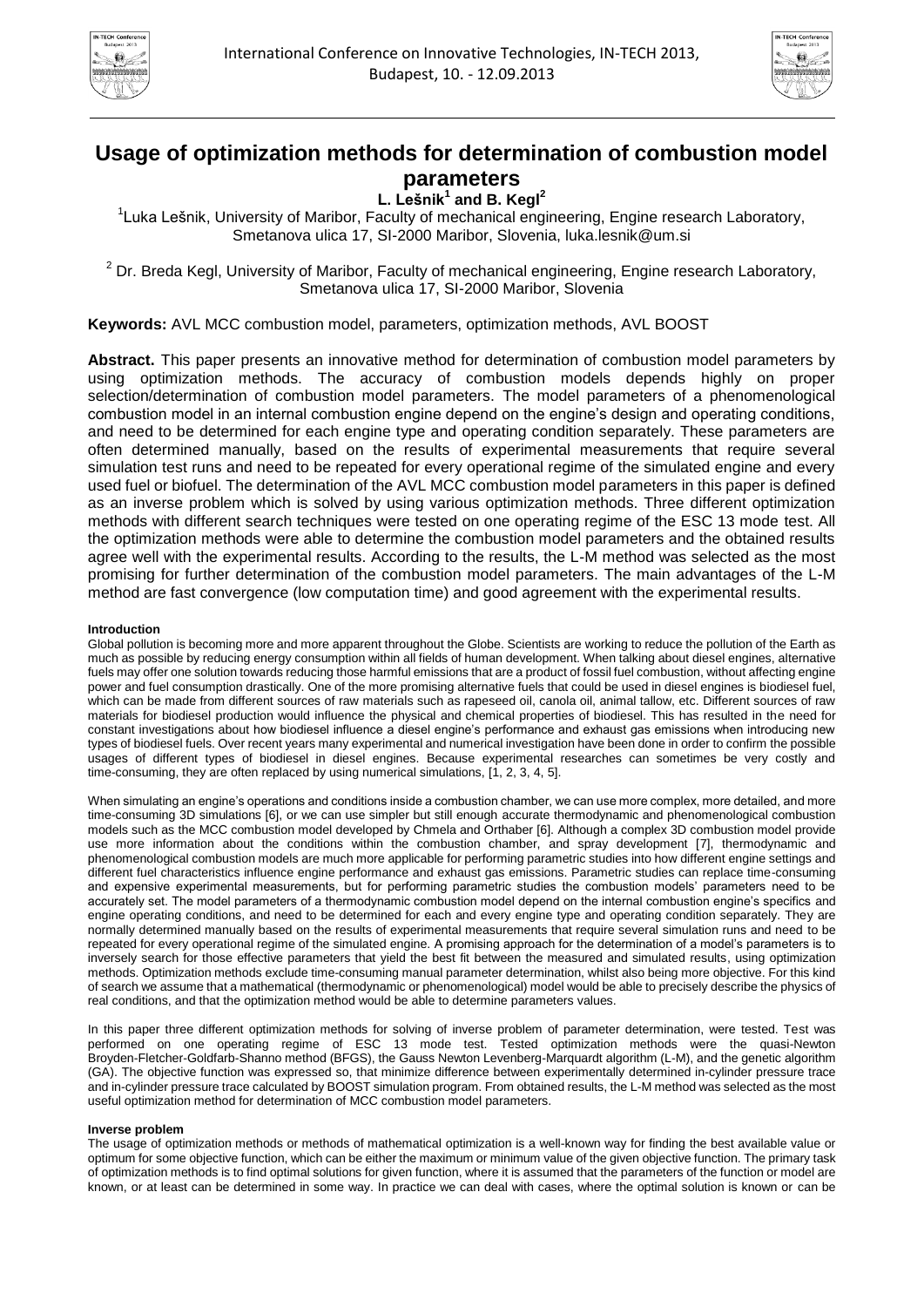



determined experimentally, but what if we don't know the exact values of those model parameters that will give us this optimal result? In that case we can use optimization methods for determining model parameters based on known optimal solutions.

Model parameters are usually determined manually based on experimental results, which requires several simulation runs. Manually-based parameter determination can be very time-consuming and also inefficient when we need to determine several parameters. By using optimization methods, we can find model parameters that are also based on experimental results. This kind of parameter search (determination) is more systematical than a manual search, and without subjective influences.

Optimization methods can be divided into two sizeable groups, local and global optimization methods. The main difference between them is in the starting-point or initial-point of optimization. Local optimization methods start from a single initial-point within the parameter space. Starting in this way has a big influence on the probability of finding the global optimum and that is the main cause, while often local optimization methods cannot find the global minimum and thus terminate their searches prematurely. Contrary to the local optimization methods, global optimization methods start from several initial points within the parameter space. These methods enable a global search within the optimization space and reduce the probability of the optimization method getting stuck in the local optimum. Global search is the main advantages regarding global optimization methods such as Genetic algorithms, compared to the local-based optimization methods. However in order to find global optimum they need to evaluate more cases than local methods, which makes them much more time-consuming.

The local optimization methods used were the Broyden-Fletcher-Goldfarb-Shanno (BFGS) quasi Newton optimization method, and the Gauss-Newton algorithm named Levenberg-Marquardt (LM). The global optimization method used was the Genetic Algorithm for multi-objective optimization (GA).

### **Simulation model**

AVL BOOST simulation program was developed for the numerical analyses of engine cycles, gas exchanges, exhaust gases after treatment and duct acoustics. A numerical (virtual) model of the whole engine was created so that comparisons between simulated and measured engine characteristics such as engine power and torque could be performed.

Many different combustion models are integrated within the BOOST program, and can be used for the calculations of engine performance. In the presented work a Chmela and Orthaber MCC combustion model was used for calculating the diesel engine's performance, and is presented in following section.

### **Combustion model**

The amount of energy (heat) released during fuel combustion within the combustion chamber is the only source of energy input within internal combustion engines. Different authors have developed different combustion models for calculating heat-release within internal combustion engines. In our case Chmela and Orthaber's AVL MCC combustion model was used. The MCC combustion model divides the combustion into two stages, the first stage being the premixed or kinetic combustion  $dQ_{PMC}$ , which occurs after the ignition delay interval ends. The second part of the combustion is the mixing controlled or diffusion combustion  $dQ_{MCC}$ , which follows the premixed part of the combustion and begins when all the fuel/air mixture from the first part of the combustion has burned.

$$
\frac{dQ_c}{d\alpha} = \frac{dQ_{total}}{d\alpha} = \frac{dQ_{MCC}}{d\alpha} + \frac{dQ_{PMC}}{d\alpha} \tag{1}
$$

The amount of fuel vaporised and mixed with fresh air during the ignition delay interval is burned during the premixed part of combustion. The fuel/air mixture created during the ignition delay interval burns rapidly because of the large amount of excess air during this stage of combustion. The Vibe function was used for calculating the heat released from the premixed combustion. The classical Vibe function was used to describe the heat released  $\frac{dQ_{PMC}}{Q_{PMC}}$  during the premixed part of combustion and is presented with equations (2) to (5):

$$
\frac{dQ_{PMC}}{d\alpha} = \frac{a}{\Delta \alpha_c} (m+1) y^m e^{-ay^{(m+1)}}
$$
\n(2)

$$
Q_{PMC} = m_{f,id} C_{PMC}
$$
 (3)

$$
\Delta \alpha_c = \tau_{id} C_{PMC-Dur} \tag{4}
$$

$$
y = \frac{\alpha - \alpha_{id}}{\Delta \alpha_c} \tag{5}
$$

The shape parameter  $m$  was set at 2 and the Vibe parameter  $a$  to 6.9 because the Vibe function was used for calculating the of heat released during the first part of combustion only. Duration of the ignition delay,  $\tau_{id}$ , and the crank angle at which the ignition delay ends (start of combustion)  $\alpha_{id}$  were calculated using an ignition-delay model developed by Andree and Pachernegg, equation (6), where  $I_{id}$ represents the ignition delay interval,  $T_{UB}$  the temperature of the unburned zone, and  $T_{ref}$  the reference temperature, which was set on 505K.  $C_{PMC-Dur}$  in equation (3) present the premixed combustion duration factor.

 $\mathbf{1}$ 

$$
\frac{dI_{id}}{d\alpha} = \frac{1}{C_{IDCF}} \frac{T_{UB} - T_{ref}}{Q_{ref}}
$$
(6)

$$
\tau_{id} = \alpha_{id} - \alpha_{SOI} \tag{7}
$$

The ignition delay duration is calculated as the difference between the crank-angle at the start of injection  $\alpha_{sol}$  and the crank-angle at which the ignition delay ends and combustion occurs  $\alpha_{id}$ .

In the mixing controlled part of the combustion burns fuel that was injected after the ignition has started. The model predicts that the amount of heat released in this stage of combustion  $dQ_{MCC}$  is a function of the fuel available for combustion  $f_1(m_f, Q_{MCC})$  and the amount of local density regarding the turbulent kinetic energy present within cylinder  $f_2(k, V_c)$  (8).

$$
\frac{dQ_{MCC}}{d\alpha} = C_{comb} f_1(m_f, Q_{MCC}) f_2(k, V_c)
$$
\n(8)

The amount of fuel that is available for combustion is calculated as a function of the injected fuel  $m_f$ , and the amount of burned fuel  $\frac{Q_{MCC}}{LCV}$ .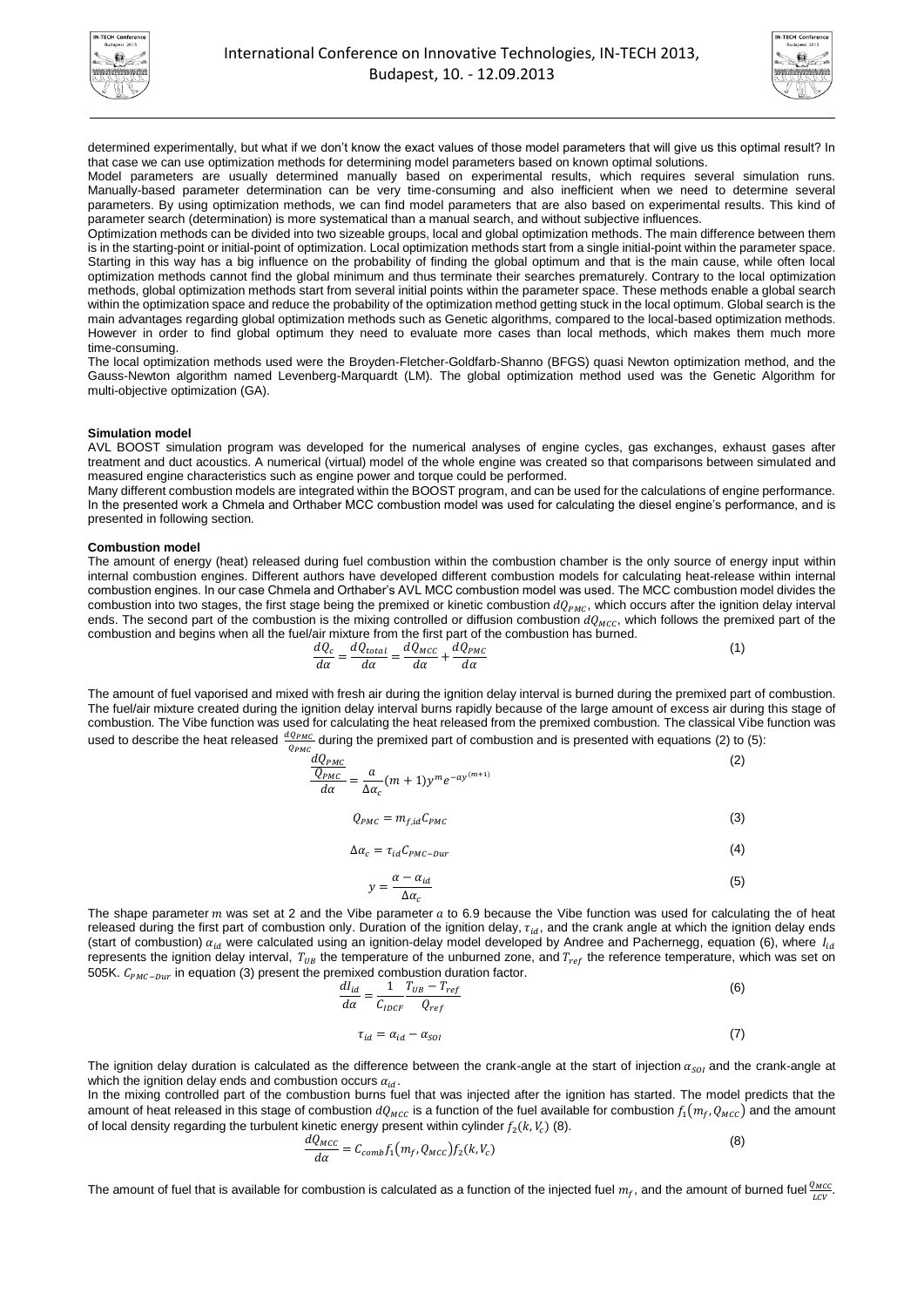



$$
f_1(m_f, Q_{MCC}) = \left(m_f - \frac{Q_{MCC}}{LCV}\right) \left(w_{O2, available}\right)^{CEGR}
$$
\n(9)

 $C_{EGR}$  is the parameter that allows user to regulate the amount of available oxygen's mass fraction,  $w_{oz, available}$ , if the engine has an exhaust gas recirculation valve (EGR).

The local density of turbulent kinetic energy k is a function of the mixing rate of constant C  $_{Rate}$  and cylinder volume  $V_c$ , and can be calculated using equations (11) and (12) when calculating kinetic energy  $E_{kin}$ .

$$
f_2(k, V_c) = C_{Rate} \frac{\sqrt{k}}{\sqrt[3]{V_c}}
$$
\n(10)

$$
k = \frac{E_{kin}}{m_{f,inj}(1 + \lambda_{diff} m_{stoich})}
$$
(11)

$$
\frac{dE_{kin}}{dt} = 0.5 C_{turb} \dot{m}_f \left(\frac{\dot{m}_f}{\rho_f \mu A}\right)^2 - C_{diss} E_{kin}^{1.5}
$$
\n(12)

In equations (6), (8) and (12), we find those model parameters that are determined by the user, and as can be seen from the equations they have great influence on the results of numerical simulations. Their influence and control on the simulation results can be briefly described as:

- $C_{IDCF}$  Ignition delay calibration factor (IDCF). It influences the ignition delay, higher values result in longer ignition delays and vice versa.
- $C_{comb}$  Combustion parameter (CP). A higher value for this parameter assumes higher combustion speed. It has great influence on the shape of the rate of heat release curve.
- $C_{turb}$  Turbulence parameter (TP). Using this parameter we can control the influence of kinetic energy on the simulation results.
- $C_{diss}$  Dissipation parameter (DP). Using this parameter we can control the influence of dissipation on the simulation results.

The combustion model parameters are usually determined based on users' experience and knowledge of their influence on the combustion process. Their determination can also be presented as an inverse problem, and can be solved by use of optimization methods as method for solving of inverse problems.

#### **Selection of optimization method**

Combustion model determination was presented as inverse problem and was solved with use of optimization methods. The BFGS, L-M, and GA optimization methods were tested. The combustion model parameters were determined based on the experimental results of the measured in-cylinder pressure curves which were used as fitting parameters during the optimization process. In-cylinder pressure trace is one of more important parameters of an internal combustion engine. The form of the in-cylinder pressure trace has an influence on many engine characteristics, such as engine power, torque, rate of heat-release, soot, and other exhaust gas emission formations. Several phenomenological combustion models use in-cylinder pressure trace for calculating other phenomena that take place within an internal combustion engine.

The BOOST program was used as a program where numerical simulations were performed. The results from the numerical simulations were then sent to the IMPRESS Chart program where they were compared with the measured in-cylinder pressure curve (fitting parameter) for evaluating the objective function value (fitness). The results of the calculated objective function were then sent to the optimization method, which then used these results for calculating the function gradient and to evaluate new values for the combustion model parameters. The values for the new parameters were then sent to the simulation model in BOOST, where they were used as the new parameter values for the combustion model in new simulations. The optimization cycle was repeated until one of the termination criterion was reached (max number of iteration, minimal final termination accuracy or minimal finite difference between two steps).

The optimization process was defined as a single-objective optimization process because having only one fitting parameter, and can be written using equation (13), as:

 $\min F(x)$ 

Where function F is presented as the continuous distribution function (14) for the BFGS and GA methods, and as a discrete function (15) for the L-M method.

$$
F = \int \left( \left| f_{experiment} - f_{numerical} \right| \right)^2 d\alpha \tag{14}
$$

$$
F_{LM} = \frac{1}{2} \sum_{i=1}^{N} \left( x_{experiment_i} - x_{numerical_i} \right)^2; \quad n = 36 \tag{15}
$$

A single-objective optimization problem requires only one objective function, which will be minimised. In our case, we decided to minimise the integral (14).

$$
optif = \min(F) \tag{16}
$$

The objective function *optif* in (16) was set for the BFGS and GA optimization methods, whilst the objective function *optif<sub>lM</sub>* for L-M method was set as:

$$
optif_{LM} = \min F_{LM} \tag{17}
$$

Where  $x_{experiment}$ , and  $x_{numerical}$ , represent the experimental and numerical values for pressure at different angles  $\alpha$ . When using the BFGS and GA optimization methods, the value of integral, equation (14), was minimized. The L-M optimization method requires discrete distribution of the objective function. The optimization method then tries to minimise the difference between the experimental results (experiment) and simulation results (numerical) at all 36 discrete points. The simulation model in BOOST, which was used for calculating the in-cylinder pressure curve, was set equally for all optimization methods.